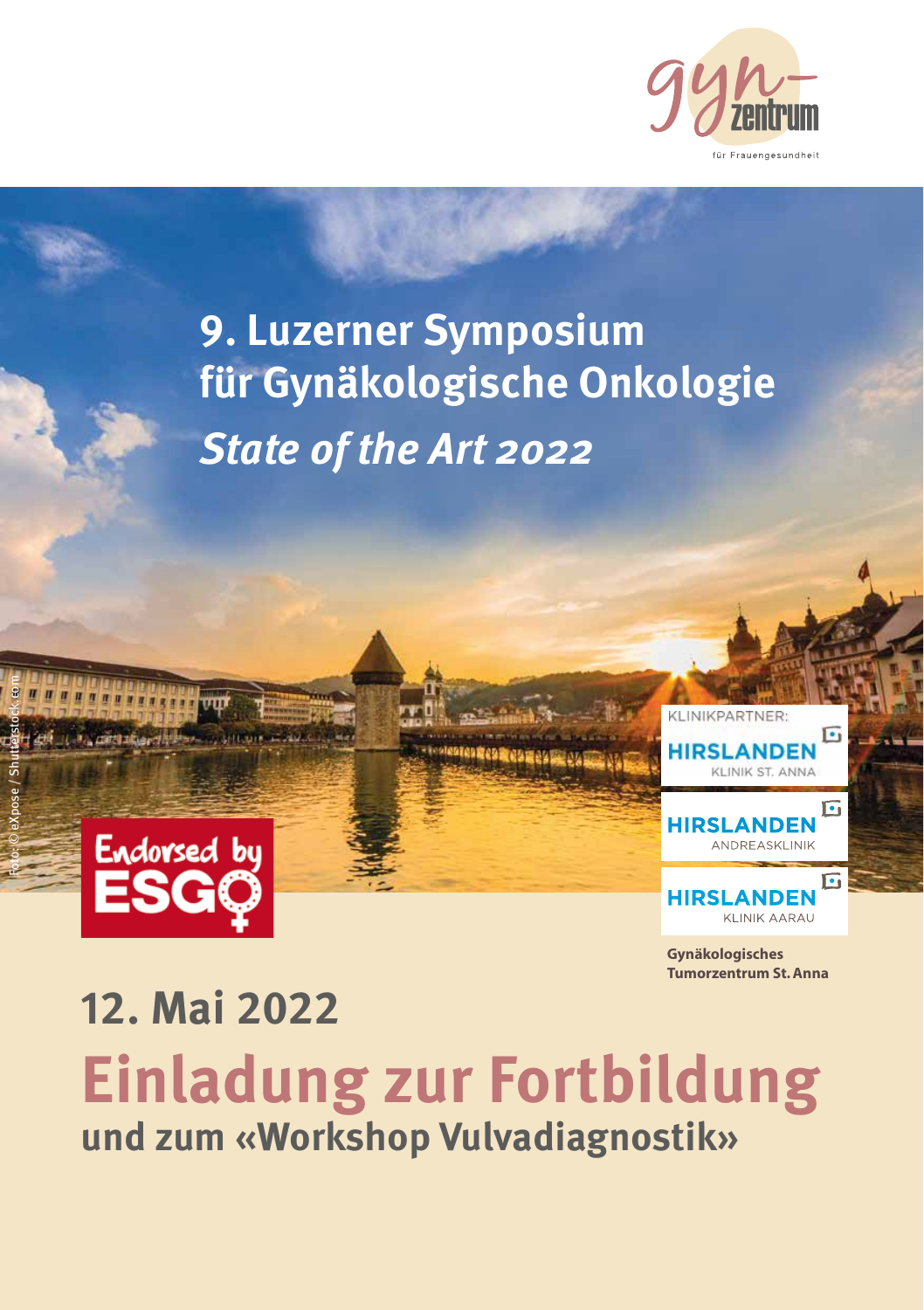

#### **UNTERSTÜTZUNG BERATUNG BETREUUNG**

Service für Ihre Praxis, der weit über Analyseresultate hinausgeht. Ihr regionales Labor mit schweizweit vernetzter Kompetenz.



**bioanalytica.ch**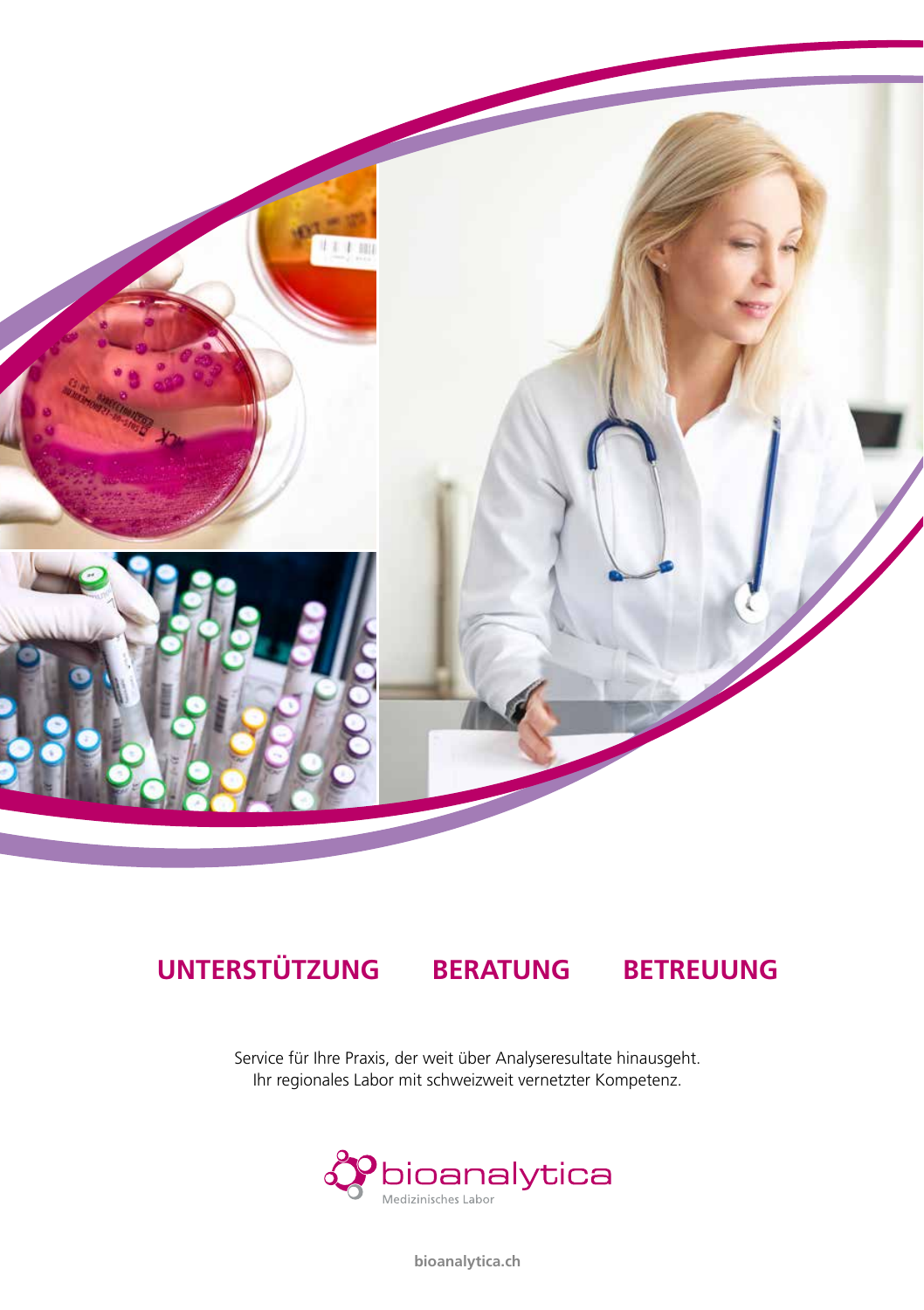#### **9. Luzerner Symposium für Gynäkologische Onkologie vom 12. Mai 2022**

Liebe Kolleginnen und Kollegen

Die Gynäkologischen Onkologie erfährt dank Forschung, Studien und Verbesserung der medizinischen Versorgungsmöglichkeiten eine Entwicklung, die vor wenigen Jahren so nicht denkbar gewesen wäre. Das Luzerner Symposium für Gynäkologische Onkologie hat hier eine Tradition, nationale und internationale renommierte Experten zu einem sehr kondensierten Nachmittag einzuladen, was uns wieder gelungen ist.

Erfahren Sie die absoluten Neuigkeiten aus europäischen Zentren und Fach- und Studiengruppen, und diskutieren Sie mit Menschen die Meilensteine in der Gynäkologischen Onkologie setzen in ansprechender Umgebung.

Aktuell gehen wir davon aus, die epidemiologischen Umstände haben sich bis Mai dahingehend geändert, dass wir uneingeschränkt eine Präsenzveranstaltung durchführen können. Wir durften durch die Pandemie lernen, dass wir den direkten Austausch benötigen und wie wertvoll dieser ist.

Wir laden Sie herzlich nach Luzern ein.



Prof. Dr. med. Andreas Günthert Dr. med. Inês Vaz

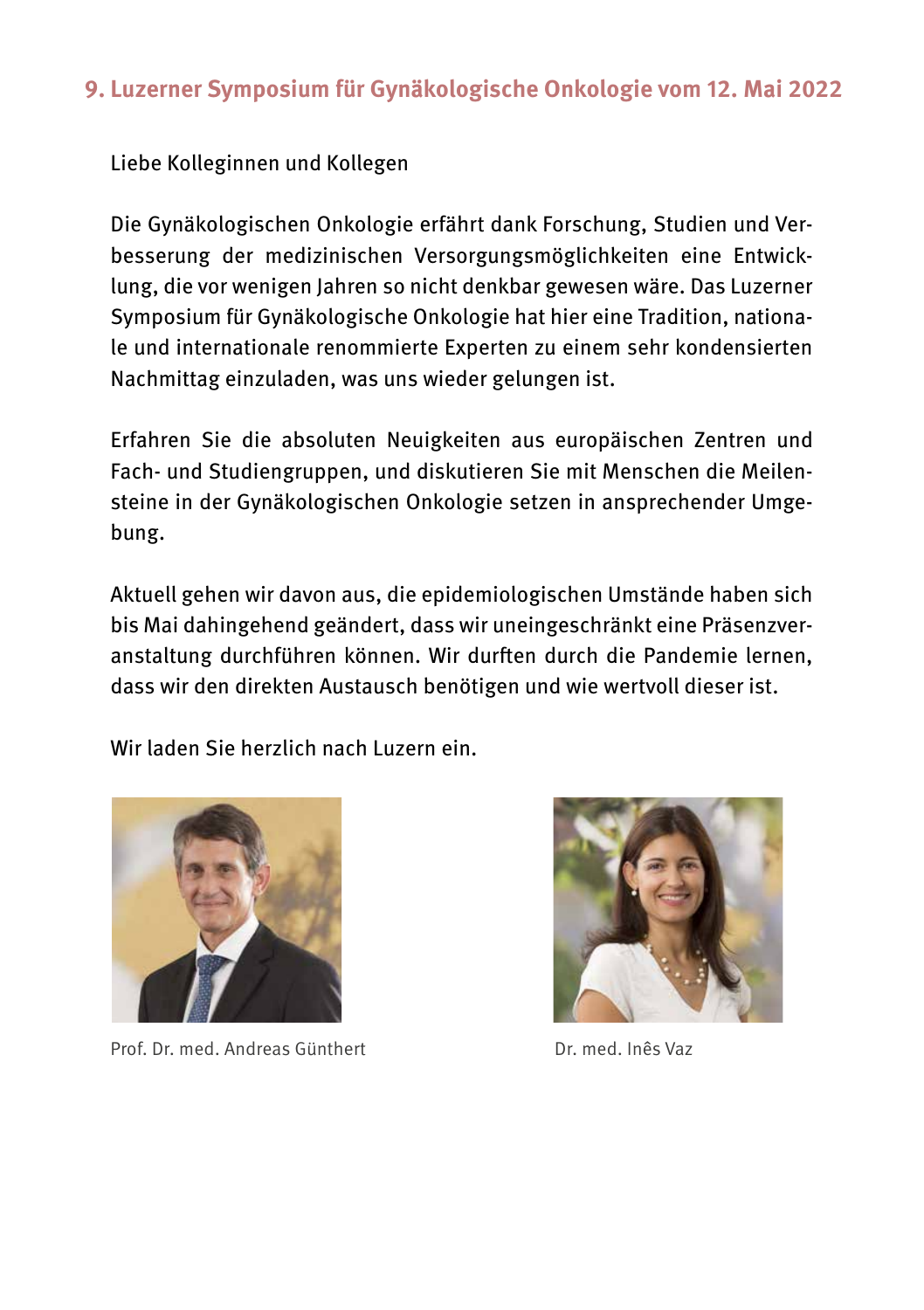#### **new. 85 % of patients prefer PHESGO<sup>1</sup>**

is PHESGO® vs. Perjeta® & Herceptin® i.v. for HER2-positive breast carcinoma



**1**

PERTUZUMAB-TRASTUZUMAB

**1** O'Shaughnessy J et al. Preference for the fixed-dose combination of pertuzumab and trastuzumab for subcutaneous injection in patients with HER2-positive early breast cancer (PHranceSCa): A randomized, open-label phase II study; Eur J Cancer 2021; 152: 223– 232.

**This medicinal product is subject to additional monitoring. For more information, consult the Phesgo prescribing information at www.swissmedicinfo.ch.**

**Phesgo®** (pertuzumabum, trastuzumabum). **Indication:** Phesgo is indicated in combination with docetaxel for **a)** the treatment of patients with HER2-positive metastatic or locally recurrent unresectable breast cancer who have not yet received chemotherapy for their metastatic disease, and for **b)** the neoadjuvant treatment of patients with HER2-positive, locally advanced, inflammatory breast cancer or early breast cancer at high risk of recurrence (tumour size > 2 cm diameter or lymph node involvement), and is indicated in combination with chemotherapy for **c)** the adjuvant treatment of patients with early HER2-positive breast cancer with a high risk of recurrence. **Dosing:** initial dose 1200 mg pertuzumabum / 600 mg trastuzumabum administered as a subcutaneous injection into the thigh over approximately 8 minutes followed by 30 minutes of observation; subsequent dosing 600 mg pertuzumabum / 600 mg trastuzumabum every 3 weeks over 5 minutes followed by 15 minutes of observation. It is recommended **a)** in the metastatic setting, to start treatment with Phesgo in combination with docetaxel and, on completing docetaxel therapy, to continue Phesgo administration until progression or unacceptable toxicity; **b)** in early disease, to administer Phesgo in combination with docetaxel until surgery; **c)** patients starting neoadjuvant therapy with Phesgo should receive Phesgo as adjuvant therapy until a total of 1 year of treatment<br>has been completed. **Administration:** in order to improve the traceability of biological must be clearly entered in the patient's record. Phesgo is a ready-to-use solution for injection. The injection site should be alternated between the left and right thigh only. Phesgo is not intended for intravenous administration. **Contraindications:** known hypersensitivity to the active substance or any of the excipients. **Interactions:** no formal drug interaction studies have been performed. **Warnings:** injection and hypersensitivity reactions have been observed during treatment with Phesgo. Close monitoring of the patient is recommended. Patients who have received prior anthracyclines or prior radiotherapy to the chest area are at higher risk of decreased LVEF. Therefore, determining LVEF before starting treatment with Phesgo and at regular intervals (e.g. every 3 months) during treatment is necessary. Do not use Phesgo during pregnancy or lactation. **Adverse effects:** the most common adverse effects (> 50 %): diarrhoea, nausea and alopecia. The most common grade 3 – 4 adverse reactions (> 10 %) were: neutropenia, febrile neutropenia. Other relevant selected adverse reactions: leukopenia, upper respiratory tract infection, loss of appetite, peripheral neuropathy, headache, left ventricular dysfunction including symptomatic left ventricular systolic dysfunction, cough, dyspnoea, vomiting, stomatitis, constipation, rash, nail disorders, myalgia, fatigue, asthenia, peripheral oedema, mucosal inflammation and fever. **Package:** 1200 mg pertuzumabum / 600 mg trastuzumabum / 15 ml vial; 600 mg pertuzumabum / 600 mg trastuzumabum / 10 ml vial. List A. For detailed information, please refer to the published prescribing information at www.swissmedicinfo.ch. Status April 2021.

#### **Enhanced safety reporting for potential exposition to Phesgo during pregnancies**

M

- **•** If Phesgo is used during pregnancy or if a patient becomes pregnant during treatment with Phesgo or within 7 months after the last dose of Phesgo, exposure must be reported immediately to the Drug Safety department of Roche Pharma (Switzerland) Ltd via e-mail at **switzerland.ds@roche.com**.
- **•** Additional information will be requested during a pregnancy exposed to Phesgo and the first year of the infant's life. This will help Roche to better understand the safety of Phesgo and to provide appropriate information to health authorities, healthcare providers and patients.

#### **Warnings for pregnant women and women of childbearing age**

- **•** Phesgo should be avoided during pregnancy unless the potential benefit for the mother outweighs the potential risk to the foetus. There are no studies of Phesgo in pregnant women and the safe use of Phesgo during pregnancy and lactation has not been established.
- **•** Verify pregnancy status prior to the initiation of Phesgo. Women of childbearing potential should use effective contraception while receiving Phesgo and for 7 months following the last dose of Phesgo.
- **•** Monitor patients who become pregnant during Phesgo therapy or within 7 months following the last dose of Phesgo closely for oligohydramnios.



Roche Pharma (Schweiz) AG 4052 Basel

03/2022 www.roche-online.ch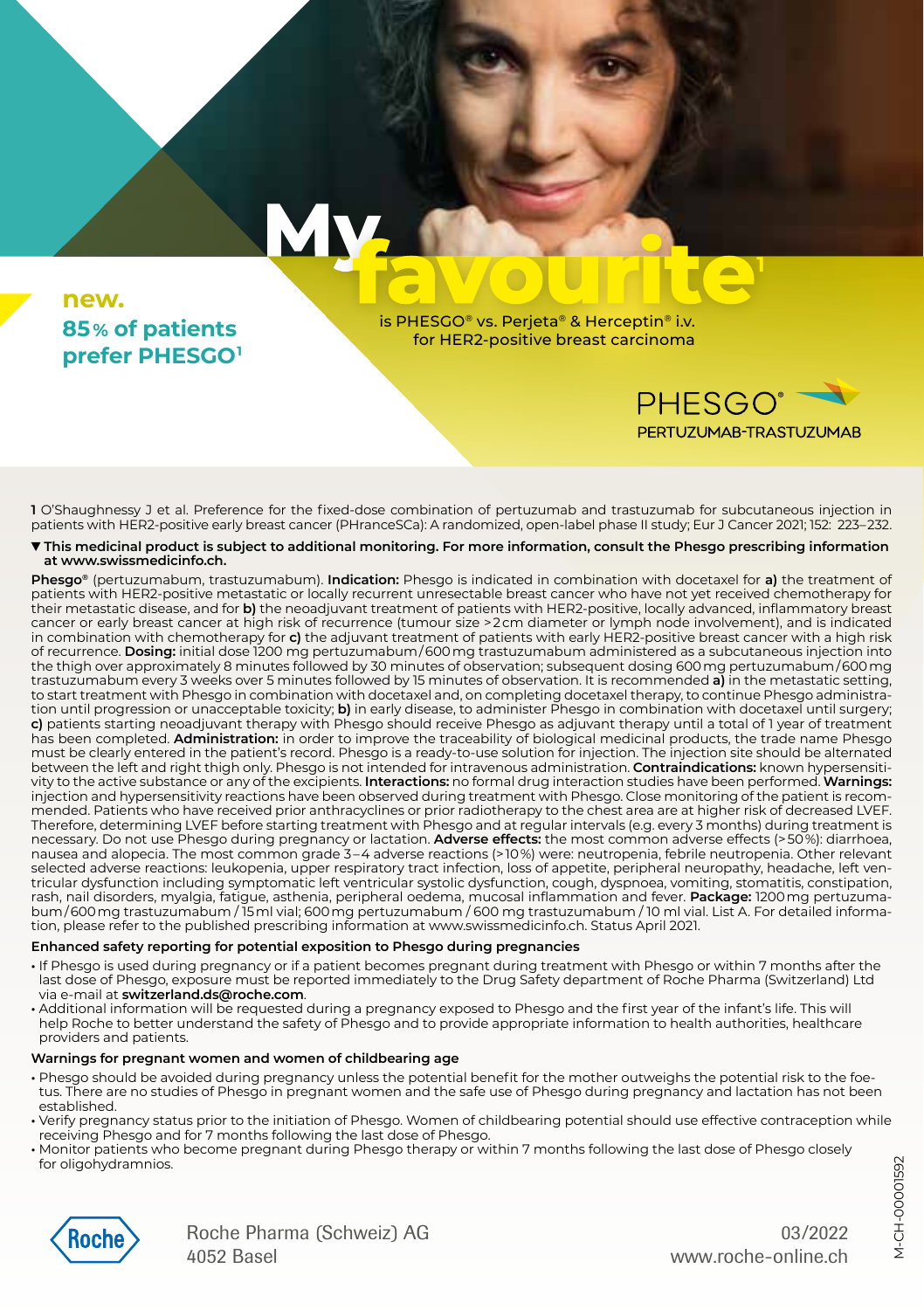| $09:00 - 12:00$<br>09:00<br>09:30<br>10:15<br>10:30<br>11:15 | <b>Vulva-Workshop</b><br>Pathologie - Dr. med. Sandra Hürlimann, Luzern<br>Dermatologie - Prof. Dr. med. Stephan Lautenschlager, Zürich<br>Pause und Besuch der Industrieausstellung<br>Gynäkologie - Prof. Dr. med. Andreas Günthert, Luzern<br>Gynäkologie, Physiotherapie und Psychologie<br>Dr. med. Inês Vaz, Claudia Grünholz, Sarah Studer-Capaul, Luzern |
|--------------------------------------------------------------|------------------------------------------------------------------------------------------------------------------------------------------------------------------------------------------------------------------------------------------------------------------------------------------------------------------------------------------------------------------|
| 12:30 - 13:00                                                | Begrüssungskaffee                                                                                                                                                                                                                                                                                                                                                |
| $13:00 - 18:30$                                              | State of the Art 2022                                                                                                                                                                                                                                                                                                                                            |
|                                                              | <b>Moderation Symposium</b><br>Prof. Dr. med. Andreas Günthert, Luzern/ Dr. med. Inês Vaz, Luzern                                                                                                                                                                                                                                                                |
| 13:00                                                        | Begrüssung<br>Prof. Dr. med. Andreas Günthert, Luzern                                                                                                                                                                                                                                                                                                            |
| 13:05                                                        | Prävention der HPV-assoziierten Malignome<br>Dr. med. André Kind, Basel                                                                                                                                                                                                                                                                                          |
| 13:40                                                        | Präkanzerosen und Malignome der Vulva<br>Prof. Dr. med. Linn Wölber, Hamburg                                                                                                                                                                                                                                                                                     |
| 14:15                                                        | Klinische Humangenetik<br>Dr. med. Benno Röthlisberger, Zürich                                                                                                                                                                                                                                                                                                   |
| 14:50                                                        | Radiotherapie Zervixkarzinom und Endometriumkarzinom<br>PD Dr. Dr. med. Kathrin Zaugg, Zürich                                                                                                                                                                                                                                                                    |
| 15:30                                                        | Pause und Besuch der Industrieausstellung                                                                                                                                                                                                                                                                                                                        |
| 16:10                                                        | Cervical Cancer<br>Prof. Dr. med. Denis Querleu, Bordeaux                                                                                                                                                                                                                                                                                                        |
| 16:45                                                        | Screening and Staging Ovarian Cancer<br>Prof. Dr. Elisabeth Epstein, Stockholm                                                                                                                                                                                                                                                                                   |
| 17:20                                                        | Therapie Ovarialkarzinom<br>Prof. Dr. Dr. h.c. Andreas du Bois, Essen                                                                                                                                                                                                                                                                                            |
| 17:55                                                        | Operative Therapie Endometriumkarzinom<br>Prof. Dr. med. Andreas Günthert, Luzern                                                                                                                                                                                                                                                                                |
|                                                              | Anschliessend sind Sie herzlich zum Apéro riche eingeladen.                                                                                                                                                                                                                                                                                                      |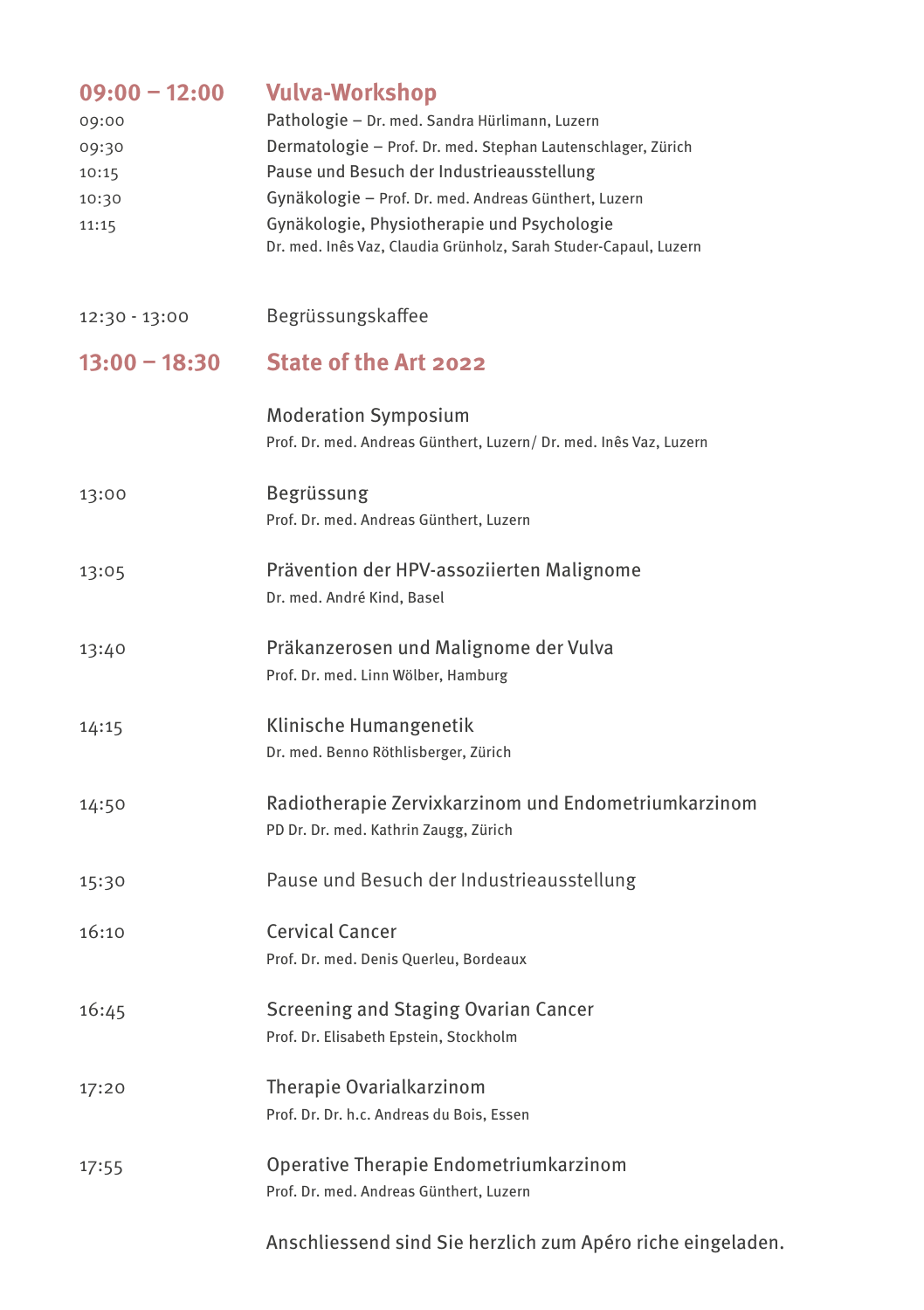#### **Ein herzliches Dankeschön an die Aussteller und Sponsoren (per 01.03.2022, Änderungen vorbehalten)**



Daiichi-Sankyo

bioanalytica

**Dr Risch** 



AstraZeneca





connecting ideas













Health Solutions & Support AG We support you with solutions!





**Myriad** genetics







zeller Ø medical

Diese Sponsoren verpflichten sich, unsere Fortbildungsveranstaltung unabhängig von der Verschreibung und Abgabe ihrer Medikamente oder Geräte zu unterstützen.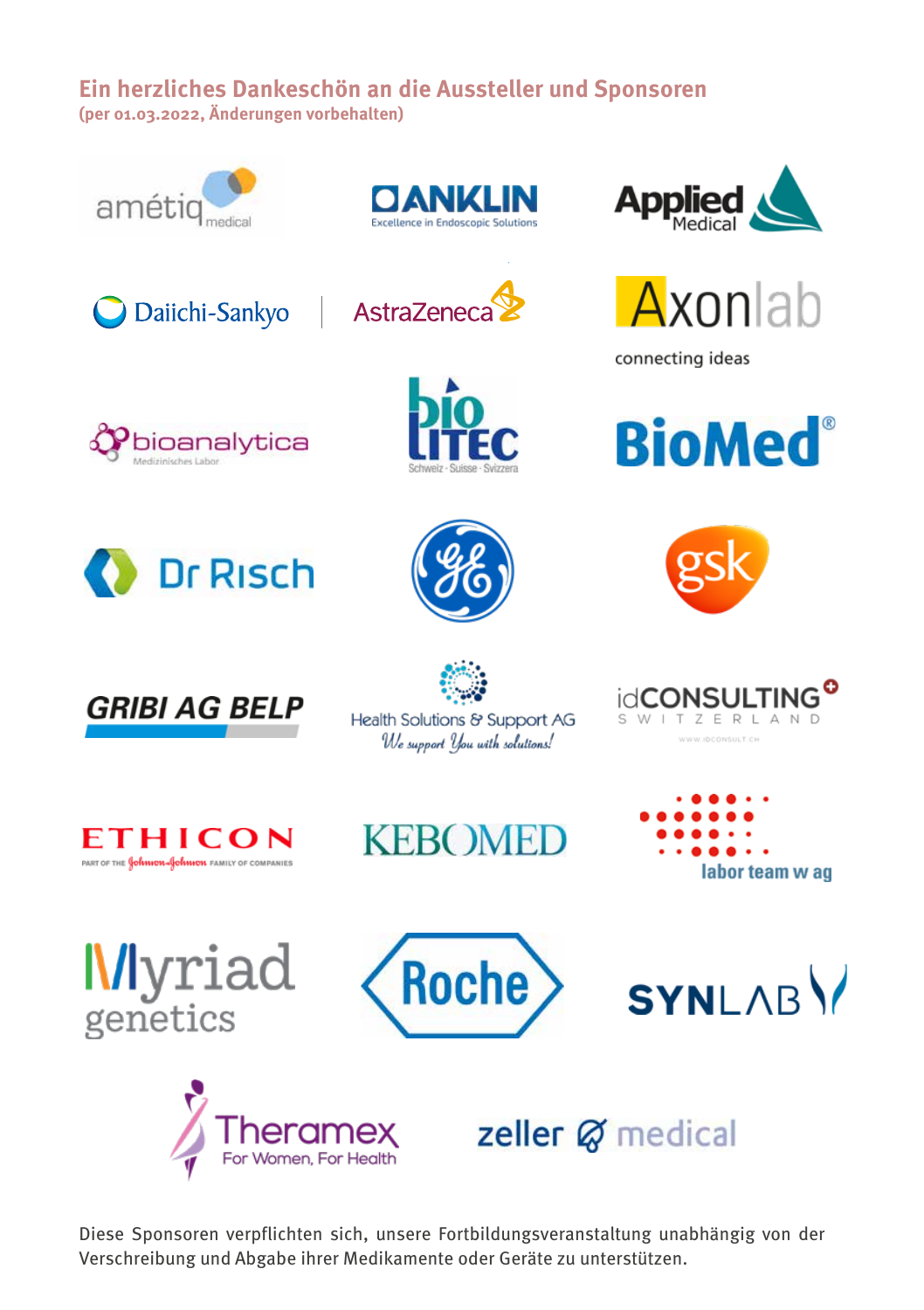#### **Anmeldung Präsenzveranstaltung:**

www.gyn-onko-luzern.ch

#### **Teilnahmegebühr:**

Symposium und Workshop (Fachärzte/ -innen) CHF 180.00 Symposium und Workshop (Assistenten/-innen/ Pflege) CHF 155.00

Symposium (Fachärzte/-innen) CHF 100.00 Symposium (Assistenten/ -innen/ Pflege) CHF 75.00 Symposium (Studenten/ -innen) frei

#### **Anerkennung:**

SGGG, Schweizerische Gesellschaft für Gynäkologie und Geburtshilfe: Symposium: 5 Credits Kernfortbildung / Workshop: 3 Credits Kernfortbildung SRO, Schweizerische Gesellschaft für Radio-Onkologie/ Strahlentherapie: Symposium: 5 Credits / Workshop: 3 Credits SGMO, Schweizerische Gesellschaft für Medizinische Onkologie: Symposium: 5 Credits / Workshop: 3 Credits

Die Teilnahmebestätigung können Sie nach der Veranstaltung online abrufen.

#### **Leitung/Veranstalter:**

gyn-zentrum ag, Haldenstrasse 11, 6006 Luzern www.gyn-zentrum.ch

Prof. Dr. med. Andreas Günthert Leiter gyn-zentrum ag

#### **Kongressorganisation:**

BV Congress Creating GmbH Industriestrasse 37 CH-8625 Gossau T +41 (0)44 683 14 84 sekretariat@bvcongress-creating.ch

#### **Veranstaltungsort:**

Verkehrshaus der Schweiz, Lidostrasse 5, 6006 Luzern

#### **Parkieren:** Parkplätze entlang der Lidostrasse und gegenüber dem Lido-Strandbad

#### **Öffentliche Verkehrsmittel ab Bahnhof Luzern:**

8 Minuten mit der Bahn (S3 oder Voralpenexpress) bis Haltestelle «Luzern Verkehrshaus» 10 Minuten mit dem Bus Nr. 6, 8 oder 24 bis Haltestelle «Verkehrshaus» 10 Minuten mit dem Schiff (eigener Schiffssteg, «Verkehrshaus-Lido»)